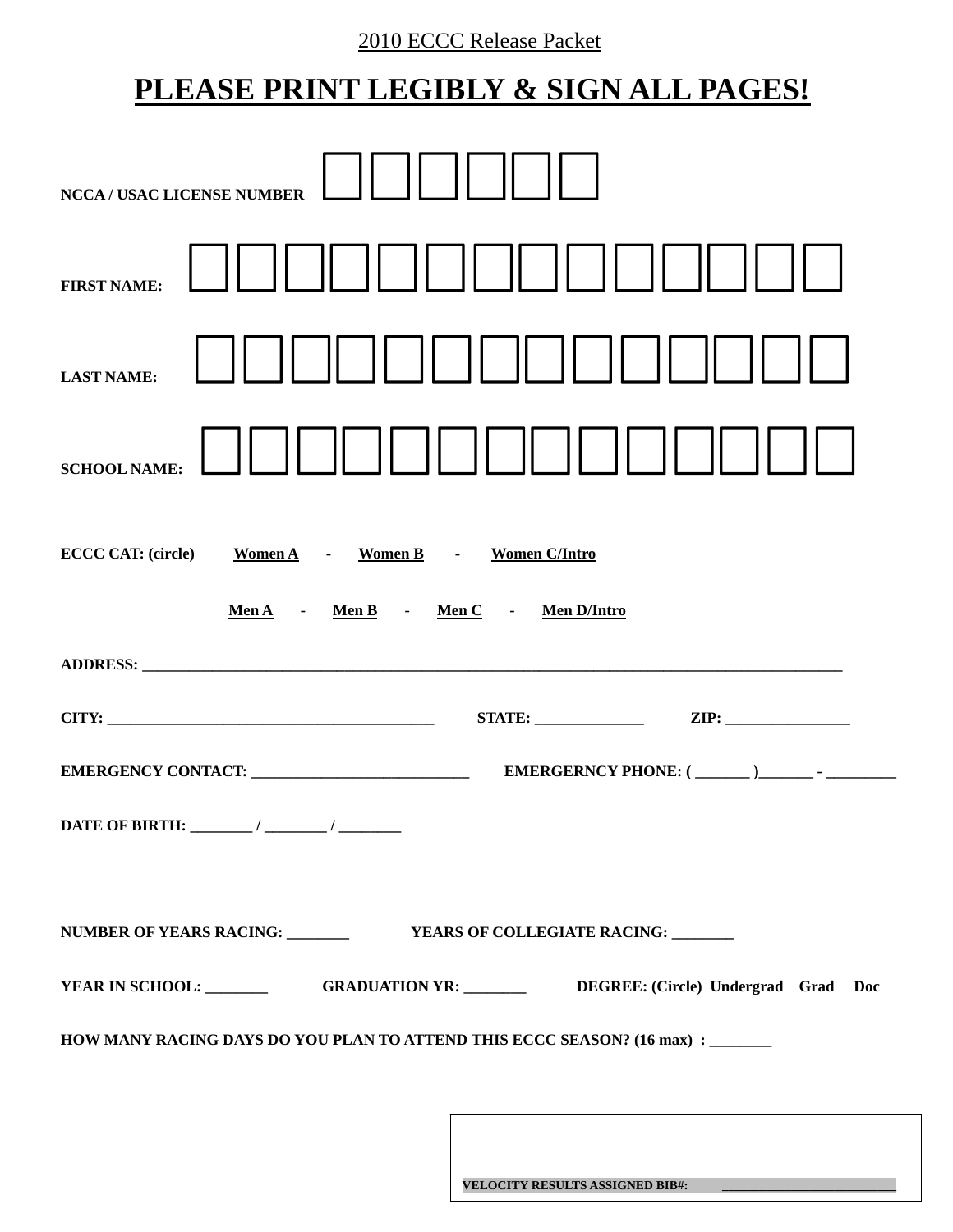**EVENT NAME:** Week 1, Rutgers University RACE DATES: March 6-7, 2010

**I ACKNOWLEDGE THAT BY SIGNING THIS DOCUMENT, I AM ASSUMING RISKS, AND AGREEING TO INDEMNIFY, NOT TO SUE AND RELEASE FROM LIABILITY THE ORGANIZER OF THIS EVENT AND USA CYCLING, INC. (USAC), ITS ASSOCIATIONS (THE UNITED STATES CYCLING FEDERATION (USCF), NATIONAL OFF ROAD BICYCLE ASSOCIATION (NORBA), NATIONAL COLLEGIATE CYCLING ASSOCIATION (NCCA), U.S. PROFESSIONAL RACING ASSOCIATION (USPRO), AND BMX ASSOC (BMXA)), AND USA CYCLING DEVELOPMENT FOUNDATION (USACDF), AND THEIR RESPECTIVE AGENTS, EMPLOYEES, VOLUNTEERS, MEMBERS, CLUBS, SPONSORS, PROMOTERS AND AFFILIATES (COLLECTIVELY "RELEASEES"), AND THAT I AM GIVING UP SUBSTANTIAL LEGAL RIGHTS. THIS RELEASE IS A CONTRACT WITH LEGAL AND BINDING CONSEQUENCES AND IT APPLIES TO ALLRACES AND ACTIVITIES ENTERED AT THE EVENT, REGARDLESS WHETHER OR NOT LISTED ABOVE. I HAVE READ IT CAREFULLY BEFORE SIGNING, AND I UNDERSTAND WHAT IT MEANS AND WHAT I AM AGREEING TO BY SIGNING.**

 In consideration of the issuance of a license to me by one or more Releasees or the acceptance of my application for entry in the above event, I hereby freely agree to and make the following contractual representations and agreements. **I ACKNOWLEDGE THAT CYCLING IS AN INHERENTLY DANGEROUS SPORT AND FULLY REALIZE THE DANGERS OF PARTICIPATING IN THIS EVENT**, whether as a rider, official, coach, mechanic, volunteer or otherwise, and **FULLY ASSUME THE RISKS ASSOCIATED WITH SUCH PARTICIPATION INCLUDING**, by way of example, and not limitation: dangers associated with man made and natural jumps; the dangers of collision with pedestrians, vehicles, other riders, and fixed or moving objects; the dangers arising from surface hazards, including pot holes, equipment failure, inadequate safety equipment, use of equipment or materials provided by the event organizer and others, **THE RELEASEES' OWN NEGLIGENCE**, the negligence of others and weather conditions; and the possibility of serious physical and/or mental trauma or injury, or death associated with the event. For myself, my heirs, executors, administrators, legal representatives, assignees, and successors in interest (collectively "Successors") **I HEREBY WAIVE, RELEASE, DISCHARGE, HOLD HARMLESS, AND PROMISE TO INDEMNIFY AND NOT TO SUE** the Releasees and all sponsors, organizers and promoting organizations, property owners, law enforcement agencies, public entities, special districts and properties that are in any manner connected with this event, and their respective agents, officials, and employees through or by which the events will be held, (the foregoing are also collectively deemed to be Releasees), **FROM ANY AND ALL RIGHTS AND CLAIMS INCLUDING CLAIMS ARISING FROM THE RELEASEES' OWN NEGLIGENCE TO THE MAXIMUM EXTENT PERMITTED BY LAW**, which I have or which may hereafter accrue to me, and from any and all damages which may be sustained by me directly or indirectly in connection with, or arising out of, my participation in or association with the event, or travel to or return from the event. I agree it is my sole responsibility to be familiar with the event course and agenda, the Releasees' rules, and any special regulations for the event and agree to comply with all such rules and regulations. I understand and agree that situations may arise during the event which may be beyond the control of the Releasees, and I must continually ride and otherwise participate so as to neither endanger myself nor others. I accept responsibility for the condition and adequacy of my equipment, any equipment provided for my use, and my conduct in connection with a USA Cycling event. I will wear a helmet which satisfies the requirements of the Releasees' Racing Rules or Regulations and that can protect against serious head injury, and assume all responsibility and liability for the selection of such a helmet. I have no physical or medical condition which would endanger myself or others if I participate in this event, or would interfere with my ability to safely participate in this event. I understand that drug testing may be conducted for athletes registered for this event and that the use of blood boosting or substances prohibited by Releasees' rules would make me subject to penalties including, but not limited to, disqualification and suspension. I agree to be subject to drug testing if selected, and its penalties if I fail to comply with the testing or am found positive for the use of a banned substance.

 I agree, for myself and my successors, that the above representations are contractually binding, and are not mere recitals, and that should I or my successors assert a claim contrary to what I have agreed to in this contract, the claiming party shall be liable for the expenses (including legal fees) incurred by the Releasees in defending the claims. This contract may not be modified orally, and a waiver or modification of any provision shall not be construed as a waiver or modification of any other provision herein or as a consent to any subsequent waiver or modification. I consent to the release by any third party to Releasees and their insurance carriers of my name and medical information that may relate solely to any injury or death I may suffer arising from the event. Every term and provision of this contract is intended to be severable. If any one or more of them is found to be unenforceable or invalid, that shall not affect the other terms and provisions, which shall remain binding and enforceable.

**PRINT NAME:** 

**SIGNATURE:** DATE:

**EVENT NAME:** Week 1, Rutgers University **RACE DATES:** March 6-7, 2010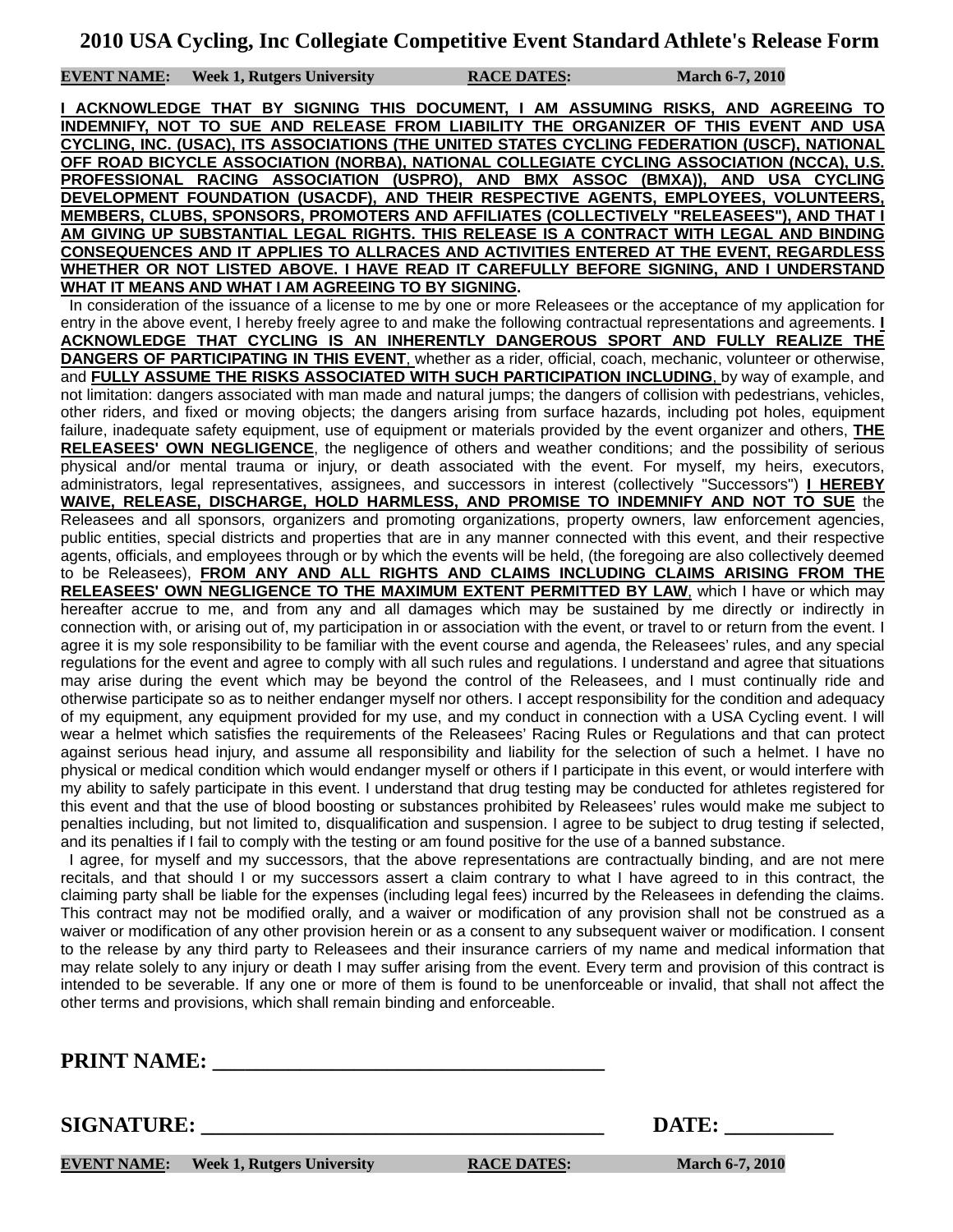**EVENT NAME:** Week 2A, Columbia University RACE DATES: March 13, 2010

**I ACKNOWLEDGE THAT BY SIGNING THIS DOCUMENT, I AM ASSUMING RISKS, AND AGREEING TO INDEMNIFY, NOT TO SUE AND RELEASE FROM LIABILITY THE ORGANIZER OF THIS EVENT AND USA CYCLING, INC. (USAC), ITS ASSOCIATIONS (THE UNITED STATES CYCLING FEDERATION (USCF), NATIONAL OFF ROAD BICYCLE ASSOCIATION (NORBA), NATIONAL COLLEGIATE CYCLING ASSOCIATION (NCCA), U.S. PROFESSIONAL RACING ASSOCIATION (USPRO), AND BMX ASSOC (BMXA)), AND USA CYCLING DEVELOPMENT FOUNDATION (USACDF), AND THEIR RESPECTIVE AGENTS, EMPLOYEES, VOLUNTEERS, MEMBERS, CLUBS, SPONSORS, PROMOTERS AND AFFILIATES (COLLECTIVELY "RELEASEES"), AND THAT I AM GIVING UP SUBSTANTIAL LEGAL RIGHTS. THIS RELEASE IS A CONTRACT WITH LEGAL AND BINDING CONSEQUENCES AND IT APPLIES TO ALLRACES AND ACTIVITIES ENTERED AT THE EVENT, REGARDLESS WHETHER OR NOT LISTED ABOVE. I HAVE READ IT CAREFULLY BEFORE SIGNING, AND I UNDERSTAND WHAT IT MEANS AND WHAT I AM AGREEING TO BY SIGNING.**

 In consideration of the issuance of a license to me by one or more Releasees or the acceptance of my application for entry in the above event, I hereby freely agree to and make the following contractual representations and agreements. **I ACKNOWLEDGE THAT CYCLING IS AN INHERENTLY DANGEROUS SPORT AND FULLY REALIZE THE DANGERS OF PARTICIPATING IN THIS EVENT**, whether as a rider, official, coach, mechanic, volunteer or otherwise, and **FULLY ASSUME THE RISKS ASSOCIATED WITH SUCH PARTICIPATION INCLUDING**, by way of example, and not limitation: dangers associated with man made and natural jumps; the dangers of collision with pedestrians, vehicles, other riders, and fixed or moving objects; the dangers arising from surface hazards, including pot holes, equipment failure, inadequate safety equipment, use of equipment or materials provided by the event organizer and others, **THE RELEASEES' OWN NEGLIGENCE**, the negligence of others and weather conditions; and the possibility of serious physical and/or mental trauma or injury, or death associated with the event. For myself, my heirs, executors, administrators, legal representatives, assignees, and successors in interest (collectively "Successors") **I HEREBY WAIVE, RELEASE, DISCHARGE, HOLD HARMLESS, AND PROMISE TO INDEMNIFY AND NOT TO SUE** the Releasees and all sponsors, organizers and promoting organizations, property owners, law enforcement agencies, public entities, special districts and properties that are in any manner connected with this event, and their respective agents, officials, and employees through or by which the events will be held, (the foregoing are also collectively deemed to be Releasees), **FROM ANY AND ALL RIGHTS AND CLAIMS INCLUDING CLAIMS ARISING FROM THE RELEASEES' OWN NEGLIGENCE TO THE MAXIMUM EXTENT PERMITTED BY LAW**, which I have or which may hereafter accrue to me, and from any and all damages which may be sustained by me directly or indirectly in connection with, or arising out of, my participation in or association with the event, or travel to or return from the event. I agree it is my sole responsibility to be familiar with the event course and agenda, the Releasees' rules, and any special regulations for the event and agree to comply with all such rules and regulations. I understand and agree that situations may arise during the event which may be beyond the control of the Releasees, and I must continually ride and otherwise participate so as to neither endanger myself nor others. I accept responsibility for the condition and adequacy of my equipment, any equipment provided for my use, and my conduct in connection with a USA Cycling event. I will wear a helmet which satisfies the requirements of the Releasees' Racing Rules or Regulations and that can protect against serious head injury, and assume all responsibility and liability for the selection of such a helmet. I have no physical or medical condition which would endanger myself or others if I participate in this event, or would interfere with my ability to safely participate in this event. I understand that drug testing may be conducted for athletes registered for this event and that the use of blood boosting or substances prohibited by Releasees' rules would make me subject to penalties including, but not limited to, disqualification and suspension. I agree to be subject to drug testing if selected, and its penalties if I fail to comply with the testing or am found positive for the use of a banned substance.

 I agree, for myself and my successors, that the above representations are contractually binding, and are not mere recitals, and that should I or my successors assert a claim contrary to what I have agreed to in this contract, the claiming party shall be liable for the expenses (including legal fees) incurred by the Releasees in defending the claims. This contract may not be modified orally, and a waiver or modification of any provision shall not be construed as a waiver or modification of any other provision herein or as a consent to any subsequent waiver or modification. I consent to the release by any third party to Releasees and their insurance carriers of my name and medical information that may relate solely to any injury or death I may suffer arising from the event. Every term and provision of this contract is intended to be severable. If any one or more of them is found to be unenforceable or invalid, that shall not affect the other terms and provisions, which shall remain binding and enforceable.

**PRINT NAME:** 

**SIGNATURE:** DATE:

**EVENT NAME:** Week 2A, Columbia University RACE DATES: March 13, 2010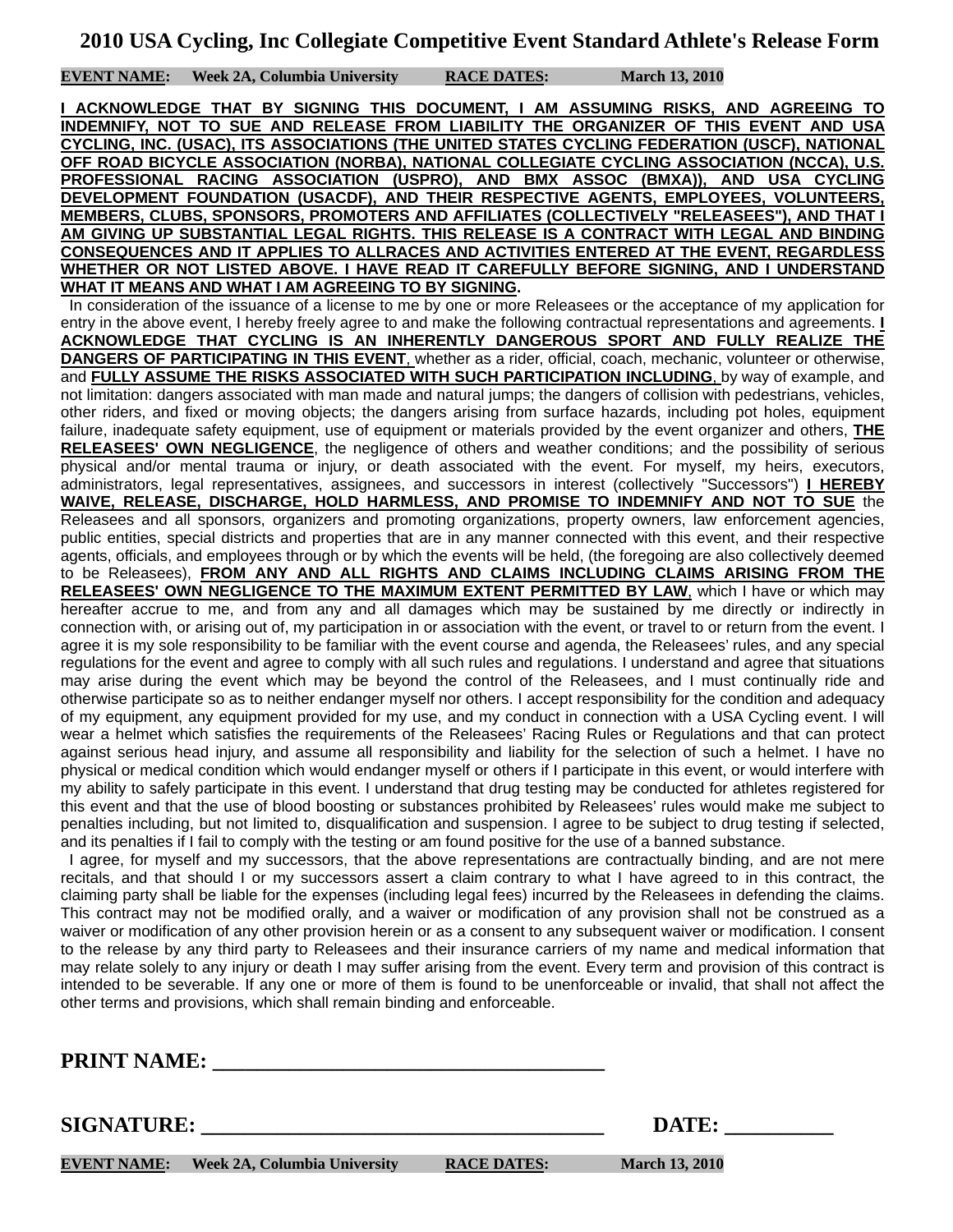**EVENT NAME: Week 2B, Stevens Institute of Technology RACE DATES: March 14, 2010**

**I ACKNOWLEDGE THAT BY SIGNING THIS DOCUMENT, I AM ASSUMING RISKS, AND AGREEING TO INDEMNIFY, NOT TO SUE AND RELEASE FROM LIABILITY THE ORGANIZER OF THIS EVENT AND USA CYCLING, INC. (USAC), ITS ASSOCIATIONS (THE UNITED STATES CYCLING FEDERATION (USCF), NATIONAL OFF ROAD BICYCLE ASSOCIATION (NORBA), NATIONAL COLLEGIATE CYCLING ASSOCIATION (NCCA), U.S. PROFESSIONAL RACING ASSOCIATION (USPRO), AND BMX ASSOC (BMXA)), AND USA CYCLING DEVELOPMENT FOUNDATION (USACDF), AND THEIR RESPECTIVE AGENTS, EMPLOYEES, VOLUNTEERS, MEMBERS, CLUBS, SPONSORS, PROMOTERS AND AFFILIATES (COLLECTIVELY "RELEASEES"), AND THAT I AM GIVING UP SUBSTANTIAL LEGAL RIGHTS. THIS RELEASE IS A CONTRACT WITH LEGAL AND BINDING CONSEQUENCES AND IT APPLIES TO ALLRACES AND ACTIVITIES ENTERED AT THE EVENT, REGARDLESS WHETHER OR NOT LISTED ABOVE. I HAVE READ IT CAREFULLY BEFORE SIGNING, AND I UNDERSTAND WHAT IT MEANS AND WHAT I AM AGREEING TO BY SIGNING.**

 In consideration of the issuance of a license to me by one or more Releasees or the acceptance of my application for entry in the above event, I hereby freely agree to and make the following contractual representations and agreements. **I ACKNOWLEDGE THAT CYCLING IS AN INHERENTLY DANGEROUS SPORT AND FULLY REALIZE THE DANGERS OF PARTICIPATING IN THIS EVENT**, whether as a rider, official, coach, mechanic, volunteer or otherwise, and **FULLY ASSUME THE RISKS ASSOCIATED WITH SUCH PARTICIPATION INCLUDING**, by way of example, and not limitation: dangers associated with man made and natural jumps; the dangers of collision with pedestrians, vehicles, other riders, and fixed or moving objects; the dangers arising from surface hazards, including pot holes, equipment failure, inadequate safety equipment, use of equipment or materials provided by the event organizer and others, **THE RELEASEES' OWN NEGLIGENCE**, the negligence of others and weather conditions; and the possibility of serious physical and/or mental trauma or injury, or death associated with the event. For myself, my heirs, executors, administrators, legal representatives, assignees, and successors in interest (collectively "Successors") **I HEREBY WAIVE, RELEASE, DISCHARGE, HOLD HARMLESS, AND PROMISE TO INDEMNIFY AND NOT TO SUE** the Releasees and all sponsors, organizers and promoting organizations, property owners, law enforcement agencies, public entities, special districts and properties that are in any manner connected with this event, and their respective agents, officials, and employees through or by which the events will be held, (the foregoing are also collectively deemed to be Releasees), **FROM ANY AND ALL RIGHTS AND CLAIMS INCLUDING CLAIMS ARISING FROM THE RELEASEES' OWN NEGLIGENCE TO THE MAXIMUM EXTENT PERMITTED BY LAW**, which I have or which may hereafter accrue to me, and from any and all damages which may be sustained by me directly or indirectly in connection with, or arising out of, my participation in or association with the event, or travel to or return from the event. I agree it is my sole responsibility to be familiar with the event course and agenda, the Releasees' rules, and any special regulations for the event and agree to comply with all such rules and regulations. I understand and agree that situations may arise during the event which may be beyond the control of the Releasees, and I must continually ride and otherwise participate so as to neither endanger myself nor others. I accept responsibility for the condition and adequacy of my equipment, any equipment provided for my use, and my conduct in connection with a USA Cycling event. I will wear a helmet which satisfies the requirements of the Releasees' Racing Rules or Regulations and that can protect against serious head injury, and assume all responsibility and liability for the selection of such a helmet. I have no physical or medical condition which would endanger myself or others if I participate in this event, or would interfere with my ability to safely participate in this event. I understand that drug testing may be conducted for athletes registered for this event and that the use of blood boosting or substances prohibited by Releasees' rules would make me subject to penalties including, but not limited to, disqualification and suspension. I agree to be subject to drug testing if selected, and its penalties if I fail to comply with the testing or am found positive for the use of a banned substance.

 I agree, for myself and my successors, that the above representations are contractually binding, and are not mere recitals, and that should I or my successors assert a claim contrary to what I have agreed to in this contract, the claiming party shall be liable for the expenses (including legal fees) incurred by the Releasees in defending the claims. This contract may not be modified orally, and a waiver or modification of any provision shall not be construed as a waiver or modification of any other provision herein or as a consent to any subsequent waiver or modification. I consent to the release by any third party to Releasees and their insurance carriers of my name and medical information that may relate solely to any injury or death I may suffer arising from the event. Every term and provision of this contract is intended to be severable. If any one or more of them is found to be unenforceable or invalid, that shall not affect the other terms and provisions, which shall remain binding and enforceable.

**PRINT NAME:** 

**SIGNATURE: \_\_\_\_\_\_\_\_\_\_\_\_\_\_\_\_\_\_\_\_\_\_\_\_\_\_\_\_\_\_\_\_\_\_\_\_\_ DATE: \_\_\_\_\_\_\_\_\_\_** 

**EVENT NAME:** Week 2B, Stevens Institute of Technology RACE DATES: March 14, 2010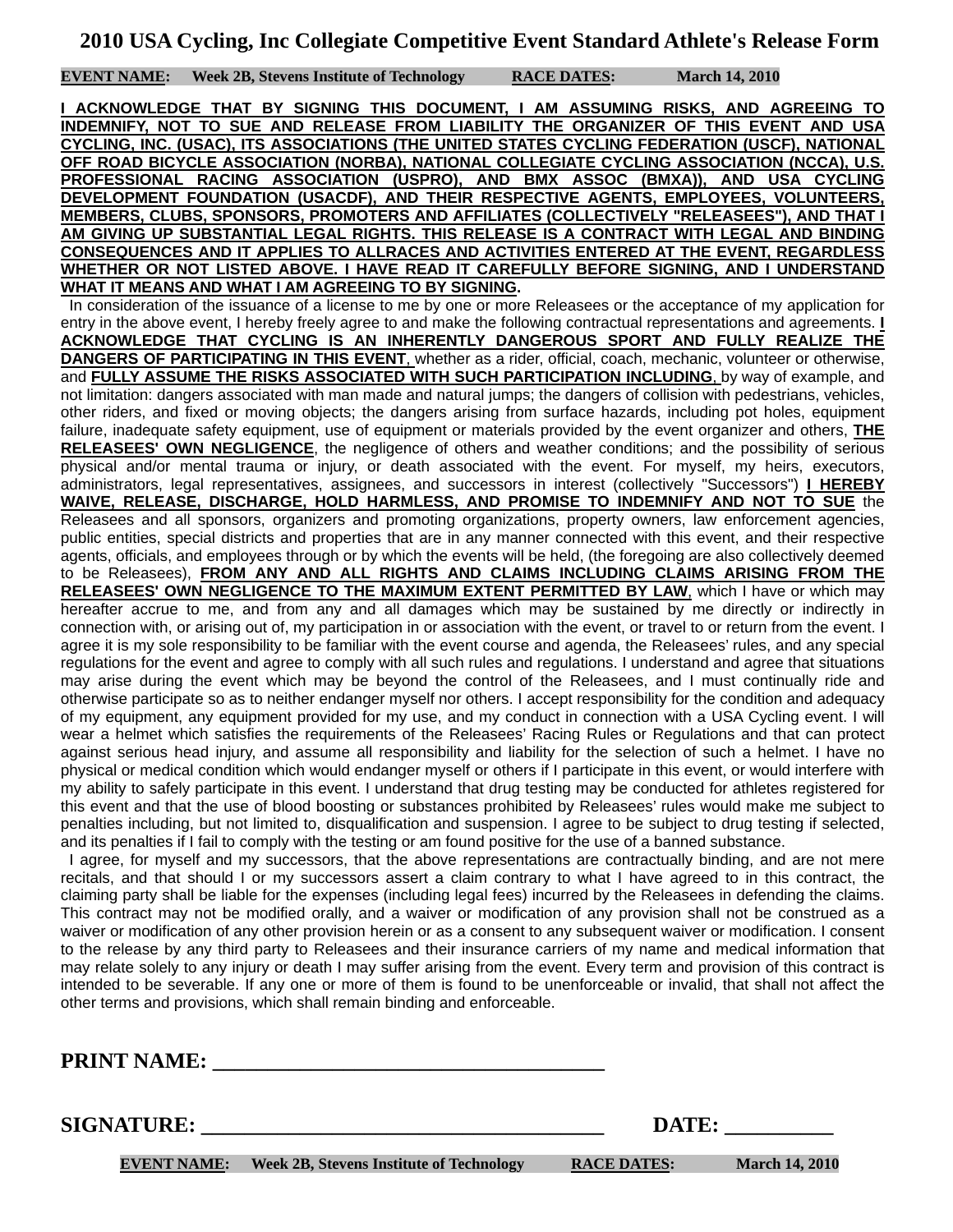**EVENT NAME:** Week 3, Philly Phyler RACE DATES: March 20-21, 2010

**I ACKNOWLEDGE THAT BY SIGNING THIS DOCUMENT, I AM ASSUMING RISKS, AND AGREEING TO INDEMNIFY, NOT TO SUE AND RELEASE FROM LIABILITY THE ORGANIZER OF THIS EVENT AND USA CYCLING, INC. (USAC), ITS ASSOCIATIONS (THE UNITED STATES CYCLING FEDERATION (USCF), NATIONAL OFF ROAD BICYCLE ASSOCIATION (NORBA), NATIONAL COLLEGIATE CYCLING ASSOCIATION (NCCA), U.S. PROFESSIONAL RACING ASSOCIATION (USPRO), AND BMX ASSOC (BMXA)), AND USA CYCLING DEVELOPMENT FOUNDATION (USACDF), AND THEIR RESPECTIVE AGENTS, EMPLOYEES, VOLUNTEERS, MEMBERS, CLUBS, SPONSORS, PROMOTERS AND AFFILIATES (COLLECTIVELY "RELEASEES"), AND THAT I AM GIVING UP SUBSTANTIAL LEGAL RIGHTS. THIS RELEASE IS A CONTRACT WITH LEGAL AND BINDING CONSEQUENCES AND IT APPLIES TO ALLRACES AND ACTIVITIES ENTERED AT THE EVENT, REGARDLESS WHETHER OR NOT LISTED ABOVE. I HAVE READ IT CAREFULLY BEFORE SIGNING, AND I UNDERSTAND WHAT IT MEANS AND WHAT I AM AGREEING TO BY SIGNING.**

 In consideration of the issuance of a license to me by one or more Releasees or the acceptance of my application for entry in the above event, I hereby freely agree to and make the following contractual representations and agreements. **I ACKNOWLEDGE THAT CYCLING IS AN INHERENTLY DANGEROUS SPORT AND FULLY REALIZE THE DANGERS OF PARTICIPATING IN THIS EVENT**, whether as a rider, official, coach, mechanic, volunteer or otherwise, and **FULLY ASSUME THE RISKS ASSOCIATED WITH SUCH PARTICIPATION INCLUDING**, by way of example, and not limitation: dangers associated with man made and natural jumps; the dangers of collision with pedestrians, vehicles, other riders, and fixed or moving objects; the dangers arising from surface hazards, including pot holes, equipment failure, inadequate safety equipment, use of equipment or materials provided by the event organizer and others, **THE RELEASEES' OWN NEGLIGENCE**, the negligence of others and weather conditions; and the possibility of serious physical and/or mental trauma or injury, or death associated with the event. For myself, my heirs, executors, administrators, legal representatives, assignees, and successors in interest (collectively "Successors") **I HEREBY WAIVE, RELEASE, DISCHARGE, HOLD HARMLESS, AND PROMISE TO INDEMNIFY AND NOT TO SUE** the Releasees and all sponsors, organizers and promoting organizations, property owners, law enforcement agencies, public entities, special districts and properties that are in any manner connected with this event, and their respective agents, officials, and employees through or by which the events will be held, (the foregoing are also collectively deemed to be Releasees), **FROM ANY AND ALL RIGHTS AND CLAIMS INCLUDING CLAIMS ARISING FROM THE RELEASEES' OWN NEGLIGENCE TO THE MAXIMUM EXTENT PERMITTED BY LAW**, which I have or which may hereafter accrue to me, and from any and all damages which may be sustained by me directly or indirectly in connection with, or arising out of, my participation in or association with the event, or travel to or return from the event. I agree it is my sole responsibility to be familiar with the event course and agenda, the Releasees' rules, and any special regulations for the event and agree to comply with all such rules and regulations. I understand and agree that situations may arise during the event which may be beyond the control of the Releasees, and I must continually ride and otherwise participate so as to neither endanger myself nor others. I accept responsibility for the condition and adequacy of my equipment, any equipment provided for my use, and my conduct in connection with a USA Cycling event. I will wear a helmet which satisfies the requirements of the Releasees' Racing Rules or Regulations and that can protect against serious head injury, and assume all responsibility and liability for the selection of such a helmet. I have no physical or medical condition which would endanger myself or others if I participate in this event, or would interfere with my ability to safely participate in this event. I understand that drug testing may be conducted for athletes registered for this event and that the use of blood boosting or substances prohibited by Releasees' rules would make me subject to penalties including, but not limited to, disqualification and suspension. I agree to be subject to drug testing if selected, and its penalties if I fail to comply with the testing or am found positive for the use of a banned substance.

 I agree, for myself and my successors, that the above representations are contractually binding, and are not mere recitals, and that should I or my successors assert a claim contrary to what I have agreed to in this contract, the claiming party shall be liable for the expenses (including legal fees) incurred by the Releasees in defending the claims. This contract may not be modified orally, and a waiver or modification of any provision shall not be construed as a waiver or modification of any other provision herein or as a consent to any subsequent waiver or modification. I consent to the release by any third party to Releasees and their insurance carriers of my name and medical information that may relate solely to any injury or death I may suffer arising from the event. Every term and provision of this contract is intended to be severable. If any one or more of them is found to be unenforceable or invalid, that shall not affect the other terms and provisions, which shall remain binding and enforceable.

**PRINT NAME:** 

**SIGNATURE:** DATE:

**EVENT NAME:** Week 3, Philly Phyler RACE DATES: March 20-21, 2010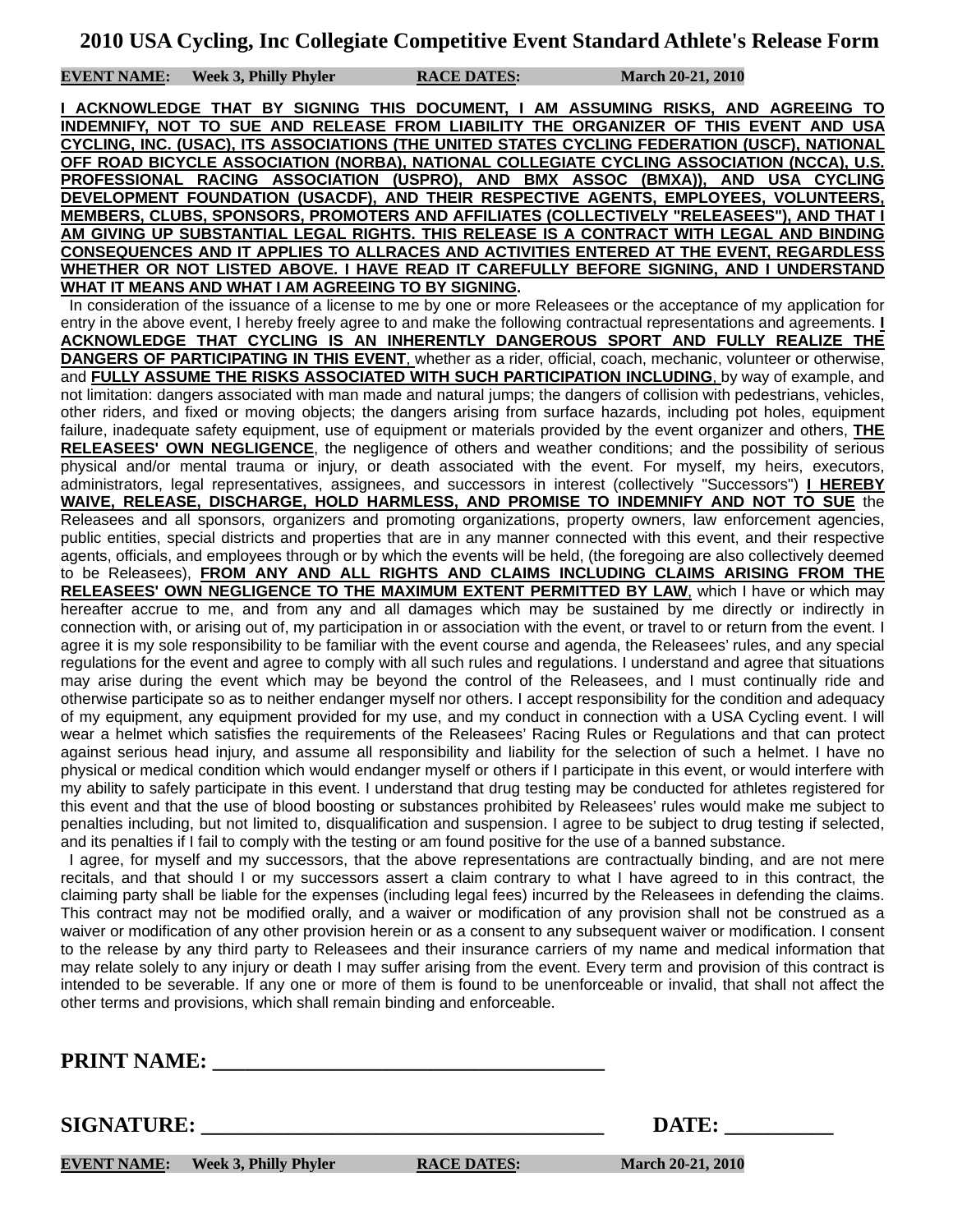**EVENT NAME:** Week 4, Princeton/Stevens RACE DATES: March 27-28, 2010

**I ACKNOWLEDGE THAT BY SIGNING THIS DOCUMENT, I AM ASSUMING RISKS, AND AGREEING TO INDEMNIFY, NOT TO SUE AND RELEASE FROM LIABILITY THE ORGANIZER OF THIS EVENT AND USA CYCLING, INC. (USAC), ITS ASSOCIATIONS (THE UNITED STATES CYCLING FEDERATION (USCF), NATIONAL OFF ROAD BICYCLE ASSOCIATION (NORBA), NATIONAL COLLEGIATE CYCLING ASSOCIATION (NCCA), U.S. PROFESSIONAL RACING ASSOCIATION (USPRO), AND BMX ASSOC (BMXA)), AND USA CYCLING DEVELOPMENT FOUNDATION (USACDF), AND THEIR RESPECTIVE AGENTS, EMPLOYEES, VOLUNTEERS, MEMBERS, CLUBS, SPONSORS, PROMOTERS AND AFFILIATES (COLLECTIVELY "RELEASEES"), AND THAT I AM GIVING UP SUBSTANTIAL LEGAL RIGHTS. THIS RELEASE IS A CONTRACT WITH LEGAL AND BINDING CONSEQUENCES AND IT APPLIES TO ALLRACES AND ACTIVITIES ENTERED AT THE EVENT, REGARDLESS WHETHER OR NOT LISTED ABOVE. I HAVE READ IT CAREFULLY BEFORE SIGNING, AND I UNDERSTAND WHAT IT MEANS AND WHAT I AM AGREEING TO BY SIGNING.**

 In consideration of the issuance of a license to me by one or more Releasees or the acceptance of my application for entry in the above event, I hereby freely agree to and make the following contractual representations and agreements. **I ACKNOWLEDGE THAT CYCLING IS AN INHERENTLY DANGEROUS SPORT AND FULLY REALIZE THE DANGERS OF PARTICIPATING IN THIS EVENT**, whether as a rider, official, coach, mechanic, volunteer or otherwise, and **FULLY ASSUME THE RISKS ASSOCIATED WITH SUCH PARTICIPATION INCLUDING**, by way of example, and not limitation: dangers associated with man made and natural jumps; the dangers of collision with pedestrians, vehicles, other riders, and fixed or moving objects; the dangers arising from surface hazards, including pot holes, equipment failure, inadequate safety equipment, use of equipment or materials provided by the event organizer and others, **THE RELEASEES' OWN NEGLIGENCE**, the negligence of others and weather conditions; and the possibility of serious physical and/or mental trauma or injury, or death associated with the event. For myself, my heirs, executors, administrators, legal representatives, assignees, and successors in interest (collectively "Successors") **I HEREBY WAIVE, RELEASE, DISCHARGE, HOLD HARMLESS, AND PROMISE TO INDEMNIFY AND NOT TO SUE** the Releasees and all sponsors, organizers and promoting organizations, property owners, law enforcement agencies, public entities, special districts and properties that are in any manner connected with this event, and their respective agents, officials, and employees through or by which the events will be held, (the foregoing are also collectively deemed to be Releasees), **FROM ANY AND ALL RIGHTS AND CLAIMS INCLUDING CLAIMS ARISING FROM THE RELEASEES' OWN NEGLIGENCE TO THE MAXIMUM EXTENT PERMITTED BY LAW**, which I have or which may hereafter accrue to me, and from any and all damages which may be sustained by me directly or indirectly in connection with, or arising out of, my participation in or association with the event, or travel to or return from the event. I agree it is my sole responsibility to be familiar with the event course and agenda, the Releasees' rules, and any special regulations for the event and agree to comply with all such rules and regulations. I understand and agree that situations may arise during the event which may be beyond the control of the Releasees, and I must continually ride and otherwise participate so as to neither endanger myself nor others. I accept responsibility for the condition and adequacy of my equipment, any equipment provided for my use, and my conduct in connection with a USA Cycling event. I will wear a helmet which satisfies the requirements of the Releasees' Racing Rules or Regulations and that can protect against serious head injury, and assume all responsibility and liability for the selection of such a helmet. I have no physical or medical condition which would endanger myself or others if I participate in this event, or would interfere with my ability to safely participate in this event. I understand that drug testing may be conducted for athletes registered for this event and that the use of blood boosting or substances prohibited by Releasees' rules would make me subject to penalties including, but not limited to, disqualification and suspension. I agree to be subject to drug testing if selected, and its penalties if I fail to comply with the testing or am found positive for the use of a banned substance.

 I agree, for myself and my successors, that the above representations are contractually binding, and are not mere recitals, and that should I or my successors assert a claim contrary to what I have agreed to in this contract, the claiming party shall be liable for the expenses (including legal fees) incurred by the Releasees in defending the claims. This contract may not be modified orally, and a waiver or modification of any provision shall not be construed as a waiver or modification of any other provision herein or as a consent to any subsequent waiver or modification. I consent to the release by any third party to Releasees and their insurance carriers of my name and medical information that may relate solely to any injury or death I may suffer arising from the event. Every term and provision of this contract is intended to be severable. If any one or more of them is found to be unenforceable or invalid, that shall not affect the other terms and provisions, which shall remain binding and enforceable.

**PRINT NAME:** 

**SIGNATURE: \_\_\_\_\_\_\_\_\_\_\_\_\_\_\_\_\_\_\_\_\_\_\_\_\_\_\_\_\_\_\_\_\_\_\_\_\_ DATE: \_\_\_\_\_\_\_\_\_\_** 

**EVENT NAME:** Week 4, Princeton/Stevens RACE DATES: March 27-28, 2010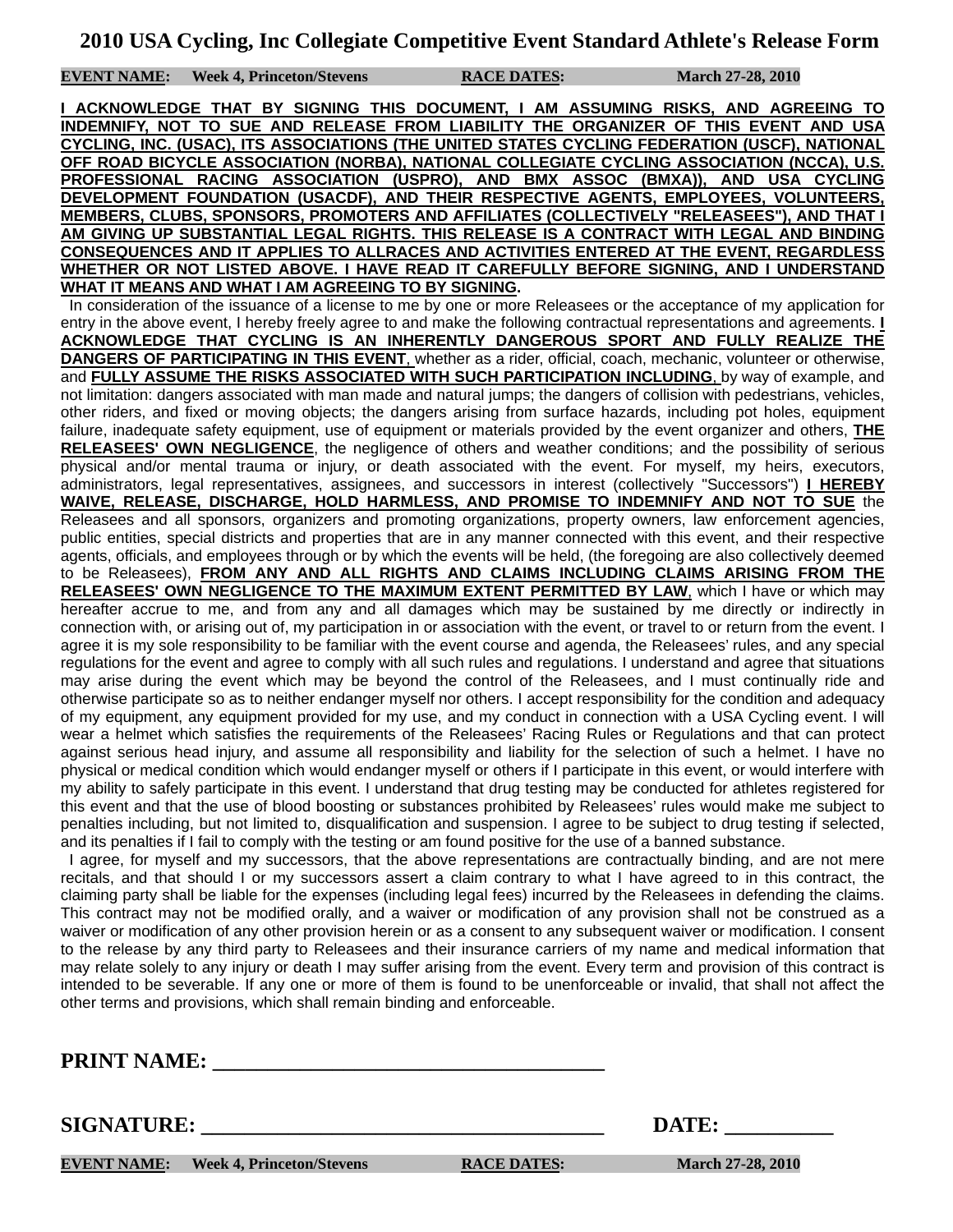**EVENT NAME:** Week 5, Bucknell University **RACE DATES:** April 3-4, 2010

**I ACKNOWLEDGE THAT BY SIGNING THIS DOCUMENT, I AM ASSUMING RISKS, AND AGREEING TO INDEMNIFY, NOT TO SUE AND RELEASE FROM LIABILITY THE ORGANIZER OF THIS EVENT AND USA CYCLING, INC. (USAC), ITS ASSOCIATIONS (THE UNITED STATES CYCLING FEDERATION (USCF), NATIONAL OFF ROAD BICYCLE ASSOCIATION (NORBA), NATIONAL COLLEGIATE CYCLING ASSOCIATION (NCCA), U.S. PROFESSIONAL RACING ASSOCIATION (USPRO), AND BMX ASSOC (BMXA)), AND USA CYCLING DEVELOPMENT FOUNDATION (USACDF), AND THEIR RESPECTIVE AGENTS, EMPLOYEES, VOLUNTEERS, MEMBERS, CLUBS, SPONSORS, PROMOTERS AND AFFILIATES (COLLECTIVELY "RELEASEES"), AND THAT I AM GIVING UP SUBSTANTIAL LEGAL RIGHTS. THIS RELEASE IS A CONTRACT WITH LEGAL AND BINDING CONSEQUENCES AND IT APPLIES TO ALLRACES AND ACTIVITIES ENTERED AT THE EVENT, REGARDLESS WHETHER OR NOT LISTED ABOVE. I HAVE READ IT CAREFULLY BEFORE SIGNING, AND I UNDERSTAND WHAT IT MEANS AND WHAT I AM AGREEING TO BY SIGNING.**

 In consideration of the issuance of a license to me by one or more Releasees or the acceptance of my application for entry in the above event, I hereby freely agree to and make the following contractual representations and agreements. **I ACKNOWLEDGE THAT CYCLING IS AN INHERENTLY DANGEROUS SPORT AND FULLY REALIZE THE DANGERS OF PARTICIPATING IN THIS EVENT**, whether as a rider, official, coach, mechanic, volunteer or otherwise, and **FULLY ASSUME THE RISKS ASSOCIATED WITH SUCH PARTICIPATION INCLUDING**, by way of example, and not limitation: dangers associated with man made and natural jumps; the dangers of collision with pedestrians, vehicles, other riders, and fixed or moving objects; the dangers arising from surface hazards, including pot holes, equipment failure, inadequate safety equipment, use of equipment or materials provided by the event organizer and others, **THE RELEASEES' OWN NEGLIGENCE**, the negligence of others and weather conditions; and the possibility of serious physical and/or mental trauma or injury, or death associated with the event. For myself, my heirs, executors, administrators, legal representatives, assignees, and successors in interest (collectively "Successors") **I HEREBY WAIVE, RELEASE, DISCHARGE, HOLD HARMLESS, AND PROMISE TO INDEMNIFY AND NOT TO SUE** the Releasees and all sponsors, organizers and promoting organizations, property owners, law enforcement agencies, public entities, special districts and properties that are in any manner connected with this event, and their respective agents, officials, and employees through or by which the events will be held, (the foregoing are also collectively deemed to be Releasees), **FROM ANY AND ALL RIGHTS AND CLAIMS INCLUDING CLAIMS ARISING FROM THE RELEASEES' OWN NEGLIGENCE TO THE MAXIMUM EXTENT PERMITTED BY LAW**, which I have or which may hereafter accrue to me, and from any and all damages which may be sustained by me directly or indirectly in connection with, or arising out of, my participation in or association with the event, or travel to or return from the event. I agree it is my sole responsibility to be familiar with the event course and agenda, the Releasees' rules, and any special regulations for the event and agree to comply with all such rules and regulations. I understand and agree that situations may arise during the event which may be beyond the control of the Releasees, and I must continually ride and otherwise participate so as to neither endanger myself nor others. I accept responsibility for the condition and adequacy of my equipment, any equipment provided for my use, and my conduct in connection with a USA Cycling event. I will wear a helmet which satisfies the requirements of the Releasees' Racing Rules or Regulations and that can protect against serious head injury, and assume all responsibility and liability for the selection of such a helmet. I have no physical or medical condition which would endanger myself or others if I participate in this event, or would interfere with my ability to safely participate in this event. I understand that drug testing may be conducted for athletes registered for this event and that the use of blood boosting or substances prohibited by Releasees' rules would make me subject to penalties including, but not limited to, disqualification and suspension. I agree to be subject to drug testing if selected, and its penalties if I fail to comply with the testing or am found positive for the use of a banned substance.

 I agree, for myself and my successors, that the above representations are contractually binding, and are not mere recitals, and that should I or my successors assert a claim contrary to what I have agreed to in this contract, the claiming party shall be liable for the expenses (including legal fees) incurred by the Releasees in defending the claims. This contract may not be modified orally, and a waiver or modification of any provision shall not be construed as a waiver or modification of any other provision herein or as a consent to any subsequent waiver or modification. I consent to the release by any third party to Releasees and their insurance carriers of my name and medical information that may relate solely to any injury or death I may suffer arising from the event. Every term and provision of this contract is intended to be severable. If any one or more of them is found to be unenforceable or invalid, that shall not affect the other terms and provisions, which shall remain binding and enforceable.

**PRINT NAME:** 

**SIGNATURE:** DATE:

**EVENT NAME:** Week 5, Bucknell University **RACE DATES:** April 3-4, 2010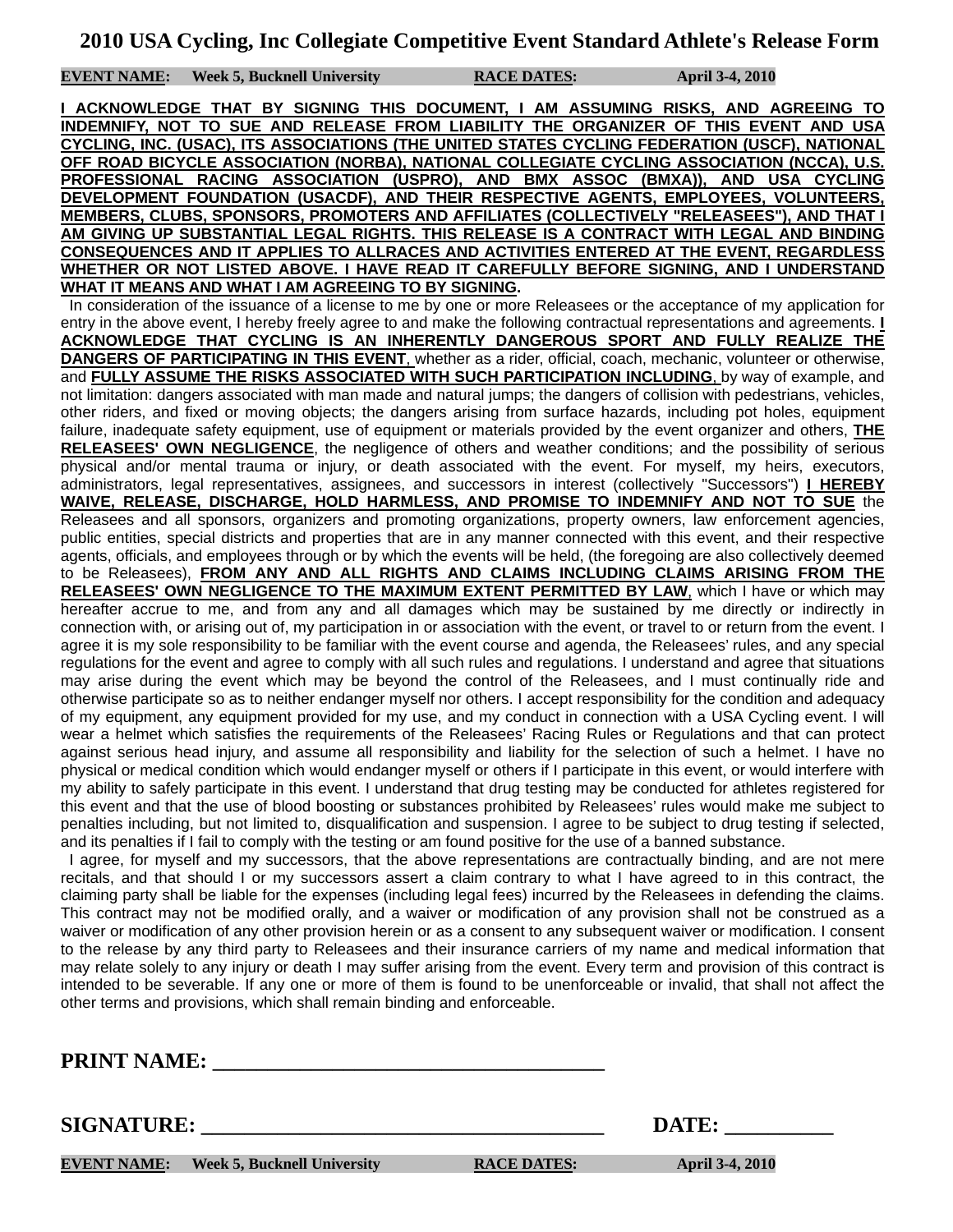**EVENT NAME: Week 6, Yale University RACE DATES: April 10-11, 2010**

**I ACKNOWLEDGE THAT BY SIGNING THIS DOCUMENT, I AM ASSUMING RISKS, AND AGREEING TO INDEMNIFY, NOT TO SUE AND RELEASE FROM LIABILITY THE ORGANIZER OF THIS EVENT AND USA CYCLING, INC. (USAC), ITS ASSOCIATIONS (THE UNITED STATES CYCLING FEDERATION (USCF), NATIONAL OFF ROAD BICYCLE ASSOCIATION (NORBA), NATIONAL COLLEGIATE CYCLING ASSOCIATION (NCCA), U.S. PROFESSIONAL RACING ASSOCIATION (USPRO), AND BMX ASSOC (BMXA)), AND USA CYCLING DEVELOPMENT FOUNDATION (USACDF), AND THEIR RESPECTIVE AGENTS, EMPLOYEES, VOLUNTEERS, MEMBERS, CLUBS, SPONSORS, PROMOTERS AND AFFILIATES (COLLECTIVELY "RELEASEES"), AND THAT I AM GIVING UP SUBSTANTIAL LEGAL RIGHTS. THIS RELEASE IS A CONTRACT WITH LEGAL AND BINDING CONSEQUENCES AND IT APPLIES TO ALLRACES AND ACTIVITIES ENTERED AT THE EVENT, REGARDLESS WHETHER OR NOT LISTED ABOVE. I HAVE READ IT CAREFULLY BEFORE SIGNING, AND I UNDERSTAND WHAT IT MEANS AND WHAT I AM AGREEING TO BY SIGNING.**

 In consideration of the issuance of a license to me by one or more Releasees or the acceptance of my application for entry in the above event, I hereby freely agree to and make the following contractual representations and agreements. **I ACKNOWLEDGE THAT CYCLING IS AN INHERENTLY DANGEROUS SPORT AND FULLY REALIZE THE DANGERS OF PARTICIPATING IN THIS EVENT**, whether as a rider, official, coach, mechanic, volunteer or otherwise, and **FULLY ASSUME THE RISKS ASSOCIATED WITH SUCH PARTICIPATION INCLUDING**, by way of example, and not limitation: dangers associated with man made and natural jumps; the dangers of collision with pedestrians, vehicles, other riders, and fixed or moving objects; the dangers arising from surface hazards, including pot holes, equipment failure, inadequate safety equipment, use of equipment or materials provided by the event organizer and others, **THE RELEASEES' OWN NEGLIGENCE**, the negligence of others and weather conditions; and the possibility of serious physical and/or mental trauma or injury, or death associated with the event. For myself, my heirs, executors, administrators, legal representatives, assignees, and successors in interest (collectively "Successors") **I HEREBY WAIVE, RELEASE, DISCHARGE, HOLD HARMLESS, AND PROMISE TO INDEMNIFY AND NOT TO SUE** the Releasees and all sponsors, organizers and promoting organizations, property owners, law enforcement agencies, public entities, special districts and properties that are in any manner connected with this event, and their respective agents, officials, and employees through or by which the events will be held, (the foregoing are also collectively deemed to be Releasees), **FROM ANY AND ALL RIGHTS AND CLAIMS INCLUDING CLAIMS ARISING FROM THE**  RELEASEES' OWN NEGLIGENCE TO THE MAXIMUM EXTENT PERMITTED BY LAW, which I have or which may hereafter accrue to me, and from any and all damages which may be sustained by me directly or indirectly in connection with, or arising out of, my participation in or association with the event, or travel to or return from the event. I agree it is my sole responsibility to be familiar with the event course and agenda, the Releasees' rules, and any special regulations for the event and agree to comply with all such rules and regulations. I understand and agree that situations may arise during the event which may be beyond the control of the Releasees, and I must continually ride and otherwise participate so as to neither endanger myself nor others. I accept responsibility for the condition and adequacy of my equipment, any equipment provided for my use, and my conduct in connection with a USA Cycling event. I will wear a helmet which satisfies the requirements of the Releasees' Racing Rules or Regulations and that can protect against serious head injury, and assume all responsibility and liability for the selection of such a helmet. I have no physical or medical condition which would endanger myself or others if I participate in this event, or would interfere with my ability to safely participate in this event. I understand that drug testing may be conducted for athletes registered for this event and that the use of blood boosting or substances prohibited by Releasees' rules would make me subject to penalties including, but not limited to, disqualification and suspension. I agree to be subject to drug testing if selected, and its penalties if I fail to comply with the testing or am found positive for the use of a banned substance.

 I agree, for myself and my successors, that the above representations are contractually binding, and are not mere recitals, and that should I or my successors assert a claim contrary to what I have agreed to in this contract, the claiming party shall be liable for the expenses (including legal fees) incurred by the Releasees in defending the claims. This contract may not be modified orally, and a waiver or modification of any provision shall not be construed as a waiver or modification of any other provision herein or as a consent to any subsequent waiver or modification. I consent to the release by any third party to Releasees and their insurance carriers of my name and medical information that may relate solely to any injury or death I may suffer arising from the event. Every term and provision of this contract is intended to be severable. If any one or more of them is found to be unenforceable or invalid, that shall not affect the other terms and provisions, which shall remain binding and enforceable.

**PRINT NAME:** 

**SIGNATURE:** DATE:

**EVENT NAME:** Week 6, Yale University RACE DATES: April 10-11, 2010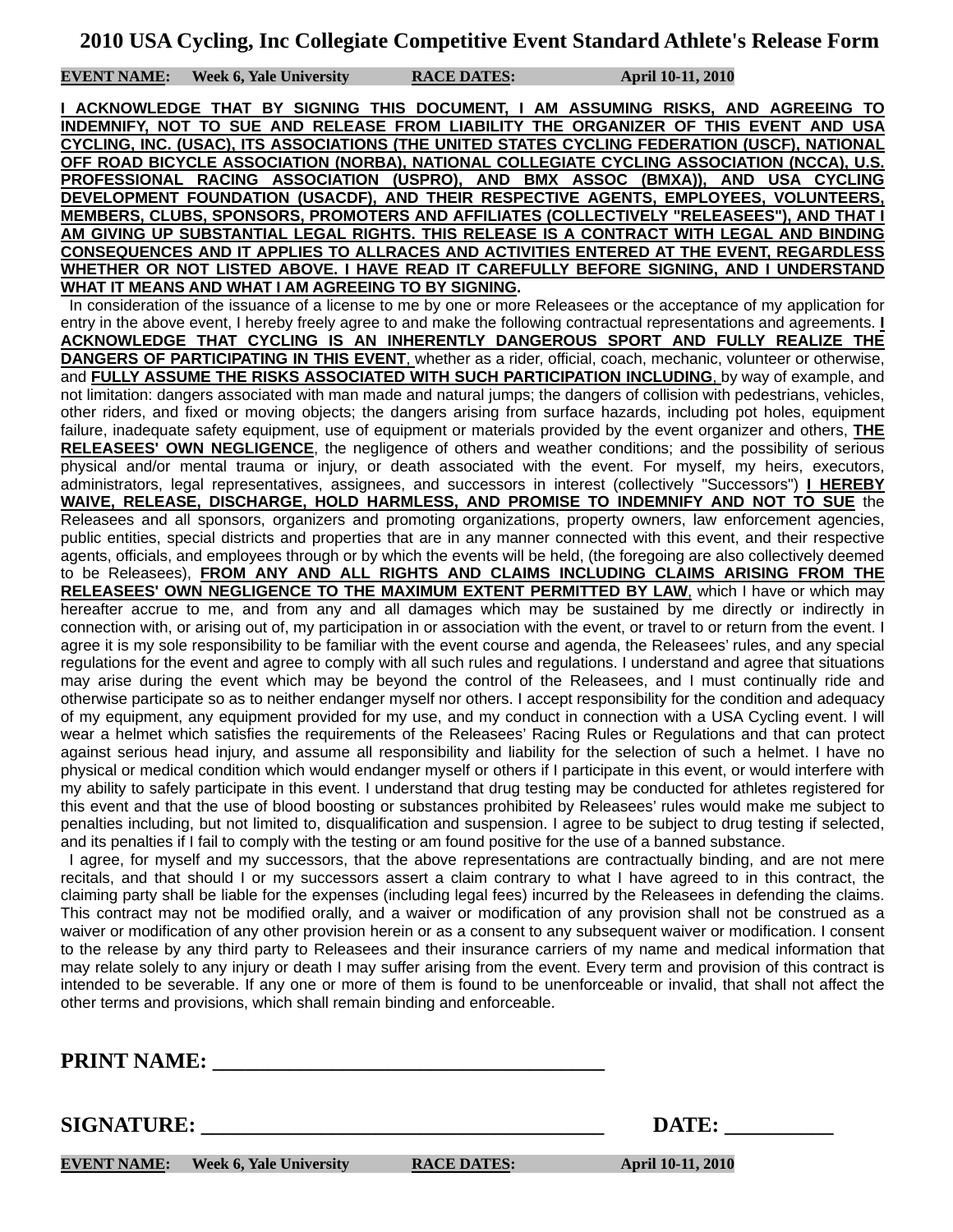**EVENT NAME: Week 7, Army Spring Classic RACE DATES: April 17-18, 2010**

**I ACKNOWLEDGE THAT BY SIGNING THIS DOCUMENT, I AM ASSUMING RISKS, AND AGREEING TO INDEMNIFY, NOT TO SUE AND RELEASE FROM LIABILITY THE ORGANIZER OF THIS EVENT AND USA CYCLING, INC. (USAC), ITS ASSOCIATIONS (THE UNITED STATES CYCLING FEDERATION (USCF), NATIONAL OFF ROAD BICYCLE ASSOCIATION (NORBA), NATIONAL COLLEGIATE CYCLING ASSOCIATION (NCCA), U.S. PROFESSIONAL RACING ASSOCIATION (USPRO), AND BMX ASSOC (BMXA)), AND USA CYCLING DEVELOPMENT FOUNDATION (USACDF), AND THEIR RESPECTIVE AGENTS, EMPLOYEES, VOLUNTEERS, MEMBERS, CLUBS, SPONSORS, PROMOTERS AND AFFILIATES (COLLECTIVELY "RELEASEES"), AND THAT I AM GIVING UP SUBSTANTIAL LEGAL RIGHTS. THIS RELEASE IS A CONTRACT WITH LEGAL AND BINDING CONSEQUENCES AND IT APPLIES TO ALLRACES AND ACTIVITIES ENTERED AT THE EVENT, REGARDLESS WHETHER OR NOT LISTED ABOVE. I HAVE READ IT CAREFULLY BEFORE SIGNING, AND I UNDERSTAND WHAT IT MEANS AND WHAT I AM AGREEING TO BY SIGNING.**

 In consideration of the issuance of a license to me by one or more Releasees or the acceptance of my application for entry in the above event, I hereby freely agree to and make the following contractual representations and agreements. **I ACKNOWLEDGE THAT CYCLING IS AN INHERENTLY DANGEROUS SPORT AND FULLY REALIZE THE DANGERS OF PARTICIPATING IN THIS EVENT**, whether as a rider, official, coach, mechanic, volunteer or otherwise, and **FULLY ASSUME THE RISKS ASSOCIATED WITH SUCH PARTICIPATION INCLUDING**, by way of example, and not limitation: dangers associated with man made and natural jumps; the dangers of collision with pedestrians, vehicles, other riders, and fixed or moving objects; the dangers arising from surface hazards, including pot holes, equipment failure, inadequate safety equipment, use of equipment or materials provided by the event organizer and others, **THE RELEASEES' OWN NEGLIGENCE**, the negligence of others and weather conditions; and the possibility of serious physical and/or mental trauma or injury, or death associated with the event. For myself, my heirs, executors, administrators, legal representatives, assignees, and successors in interest (collectively "Successors") **I HEREBY WAIVE, RELEASE, DISCHARGE, HOLD HARMLESS, AND PROMISE TO INDEMNIFY AND NOT TO SUE** the Releasees and all sponsors, organizers and promoting organizations, property owners, law enforcement agencies, public entities, special districts and properties that are in any manner connected with this event, and their respective agents, officials, and employees through or by which the events will be held, (the foregoing are also collectively deemed to be Releasees), **FROM ANY AND ALL RIGHTS AND CLAIMS INCLUDING CLAIMS ARISING FROM THE RELEASEES' OWN NEGLIGENCE TO THE MAXIMUM EXTENT PERMITTED BY LAW**, which I have or which may hereafter accrue to me, and from any and all damages which may be sustained by me directly or indirectly in connection with, or arising out of, my participation in or association with the event, or travel to or return from the event. I agree it is my sole responsibility to be familiar with the event course and agenda, the Releasees' rules, and any special regulations for the event and agree to comply with all such rules and regulations. I understand and agree that situations may arise during the event which may be beyond the control of the Releasees, and I must continually ride and otherwise participate so as to neither endanger myself nor others. I accept responsibility for the condition and adequacy of my equipment, any equipment provided for my use, and my conduct in connection with a USA Cycling event. I will wear a helmet which satisfies the requirements of the Releasees' Racing Rules or Regulations and that can protect against serious head injury, and assume all responsibility and liability for the selection of such a helmet. I have no physical or medical condition which would endanger myself or others if I participate in this event, or would interfere with my ability to safely participate in this event. I understand that drug testing may be conducted for athletes registered for this event and that the use of blood boosting or substances prohibited by Releasees' rules would make me subject to penalties including, but not limited to, disqualification and suspension. I agree to be subject to drug testing if selected, and its penalties if I fail to comply with the testing or am found positive for the use of a banned substance.

 I agree, for myself and my successors, that the above representations are contractually binding, and are not mere recitals, and that should I or my successors assert a claim contrary to what I have agreed to in this contract, the claiming party shall be liable for the expenses (including legal fees) incurred by the Releasees in defending the claims. This contract may not be modified orally, and a waiver or modification of any provision shall not be construed as a waiver or modification of any other provision herein or as a consent to any subsequent waiver or modification. I consent to the release by any third party to Releasees and their insurance carriers of my name and medical information that may relate solely to any injury or death I may suffer arising from the event. Every term and provision of this contract is intended to be severable. If any one or more of them is found to be unenforceable or invalid, that shall not affect the other terms and provisions, which shall remain binding and enforceable.

**PRINT NAME:** 

**SIGNATURE:** DATE:

**EVENT NAME:** Week 7, Army Spring Classic RACE DATES: April 17-18, 2010